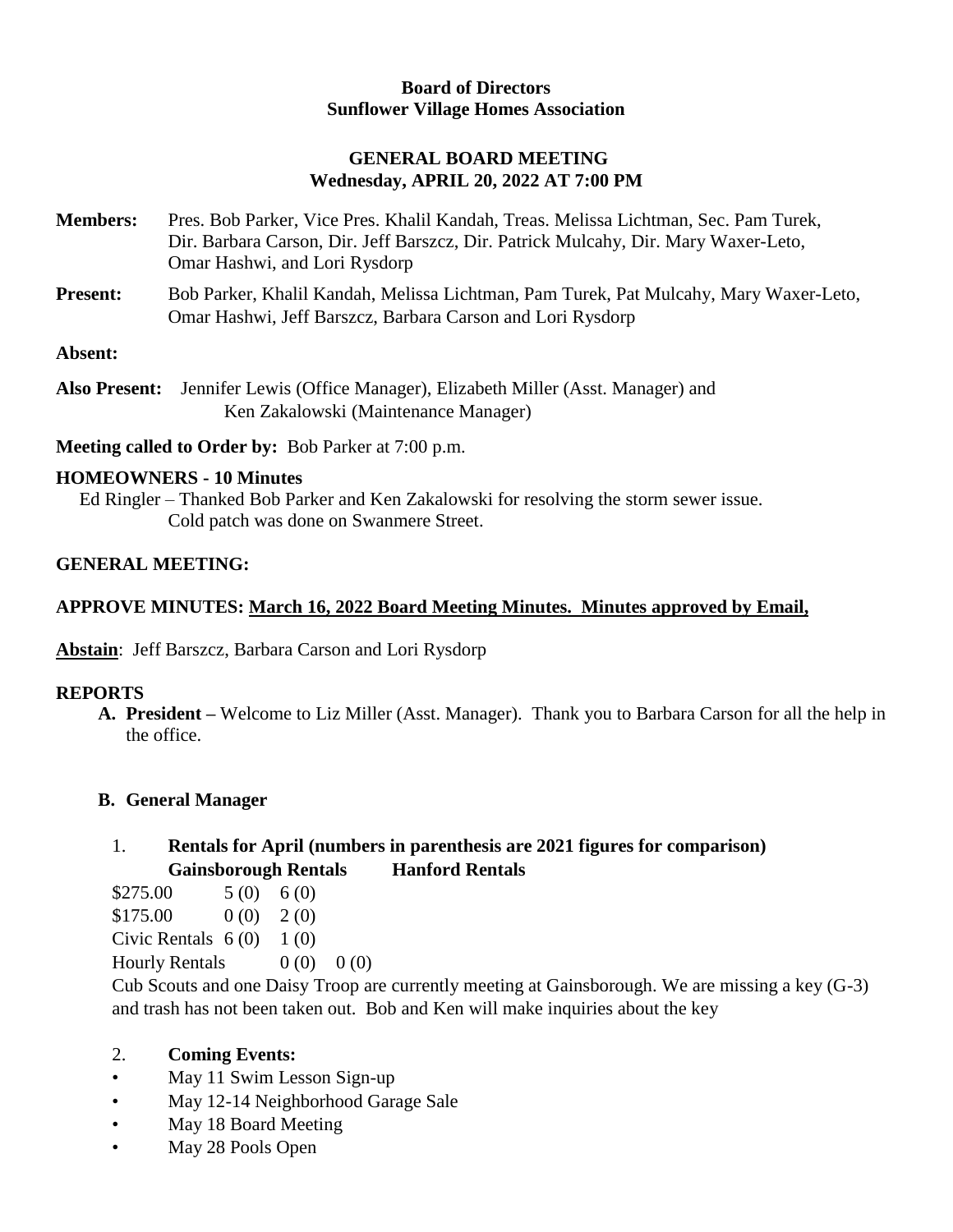## 3. **Dues**

2022 Dues 2021 Dues 1611 Homeowner's PAID (95.6%) 1605 (94.2%) 16 Payment Plans 12 Payment Plans 2 Liens 6 Liens 6 Lien Warning Letters (6/7 if unpaid) 3 Lien Warning Letters

Notices with the second late fee added were sent out on March 31. Third late fee notice will go out Thursday, April 28.

- 4. Pools
- 18 Returning Guards from last season
- 3 new candidates—second interview 4/20/22
- Meeting with Swim Lesson Coordinator—second meeting 5/3 before swim lesson sign-up
- 2022 Orientation scheduled 5/6
- Pool Operator Certification sometime in May/June

## 5. **Directory will be delayed due to prioritizing dues and pools.**

## **C. Maintenance Manager**

### **Work Completed at Hanford Clubhouse:**

- **•** Walk through the clubhouse on Mondays to check for problems.
- Completed monthly preventive maintenance for April at both clubhouses.
- Bratcher electric replaced the service panel in the pump room.
- **•** Open tennis court, install the net.

• Removed pool covers from both pools so that contractors can inspect concrete deck around pools, reinstall both covers after inspections. Added chlorine to both pools before covers were re-installed.

• Horton plumbing was out to jet the storm drain in the commons behind Swanmere. They broke up a lot of tree roots in both directions at the catch basin. They also broke up blockages in the lines where they enter the catch basin, and down at the next catch basin in line. A lot of debris was flushed out of the lines.

• Wired in a new start/stop push button switch for the kiddie pool pump motor starter. Removed the toggle switch, which was unsafe because it would allow the pump to restart after a power failure.

### **Work completed at Gainsborough Clubhouse:**

- **•** Check the clubhouse on Mondays for problems.
- Found one toilet plugged in the women's restroom. Use a plunger on the toilet to unplug same.
- Open pickleball courts, installed net, cleaned up debris on the court.

• Remove pool cover on west end of pool for contractor inspection, added chlorine to pool before cover was re-attached. Re-attach cover after inspections.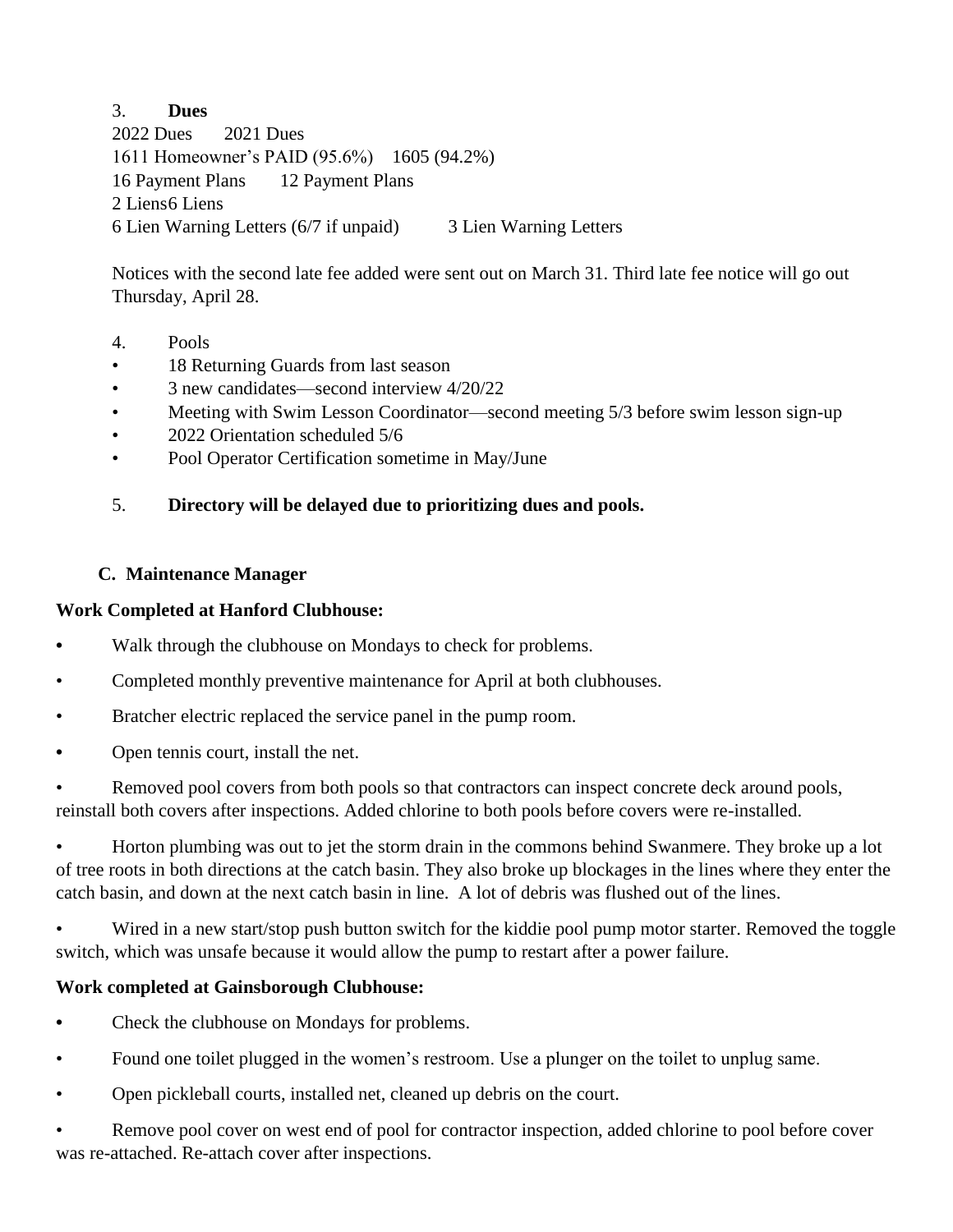• Replaced basketball nets, ordered a new basketball rim, old one has broken net attachment points. Received new rim, will install when it warms up a bit.

Replace tank gasket on leaking toilet in men's upstairs restroom.

• Removed some of the North wall paneling & drywall in the basement, looking for water leaks causing the wet carpeting. Found a couple of areas that need resealing. The drywall was damp and moldy on the backside, the bottom plate holding the studs is wet and moldy and some of the studs are wet and not attached to the 2x2 bottom plate. The whole lower half of the North wall will need to be replaced.

# **Hanford Fire Panel:**

Called CintAs fire protection service for an update on a quote to replace the panel. Talked with Michael and we should receive some communications from Alexa regarding a quote for panel replacement.

# **Gainsborough Basement:**

I had Horton Plumbing come out and snake the drain into the sump pit. This line had a blockage about 5 feet into the line. This blockage was probably causing the water leaks in the north wall of the basement and the floor leak near the basement stairs. I will keep an eye on these areas to confirm this.

# **Pool Decks:**

We sent in the paperwork for Michigan Concrete Solutions to get in their schedule to lift the concrete around the pools.

I called Gire Cement on the 18th, talked with Omar Giraldo, he was supposed to call me on the 19th in the morning to schedule a time to look at our pool deck concrete problems. As of 12:30pm on the 19th he hasn't called.

# **D. Treasurer** – Reserve account was asked about. **Motion to approve Treasurer Report made by: Barbara Carson and Supported by Patrick Mulcahy. All in Favor : Motion Carried**

**E. Newsletter –** Working on it now. Ask for volunteers for the Picnic.

# **COMMITTEE REPORTS -**

- A. **Communications Committee -** Mary and Lori are updating the website and Facebook. Need to update website to newer/easier navigation. Omar will be helping.
- **B. Social Committee –** Easter Egg hunt was a success. Great turn out. 180 gift bags were used and could have used more. Bullhorn is needed back.

# **Motion made by : Melissa Lichtman to cover the Girls Scouts \$120.20 for the filled Easter bags and eggs at the Easter hunt. Supported by: Jeff Barszcz . All in Favor: Motion Carried.**

**Working on picnic**: tents, tables and chairs have been ordered. Fire Department and Police Department will attend. Trying for different Team Mascots. Will see about getting Foodtrucks. Asking Township about equipment we might be able to use/rent.